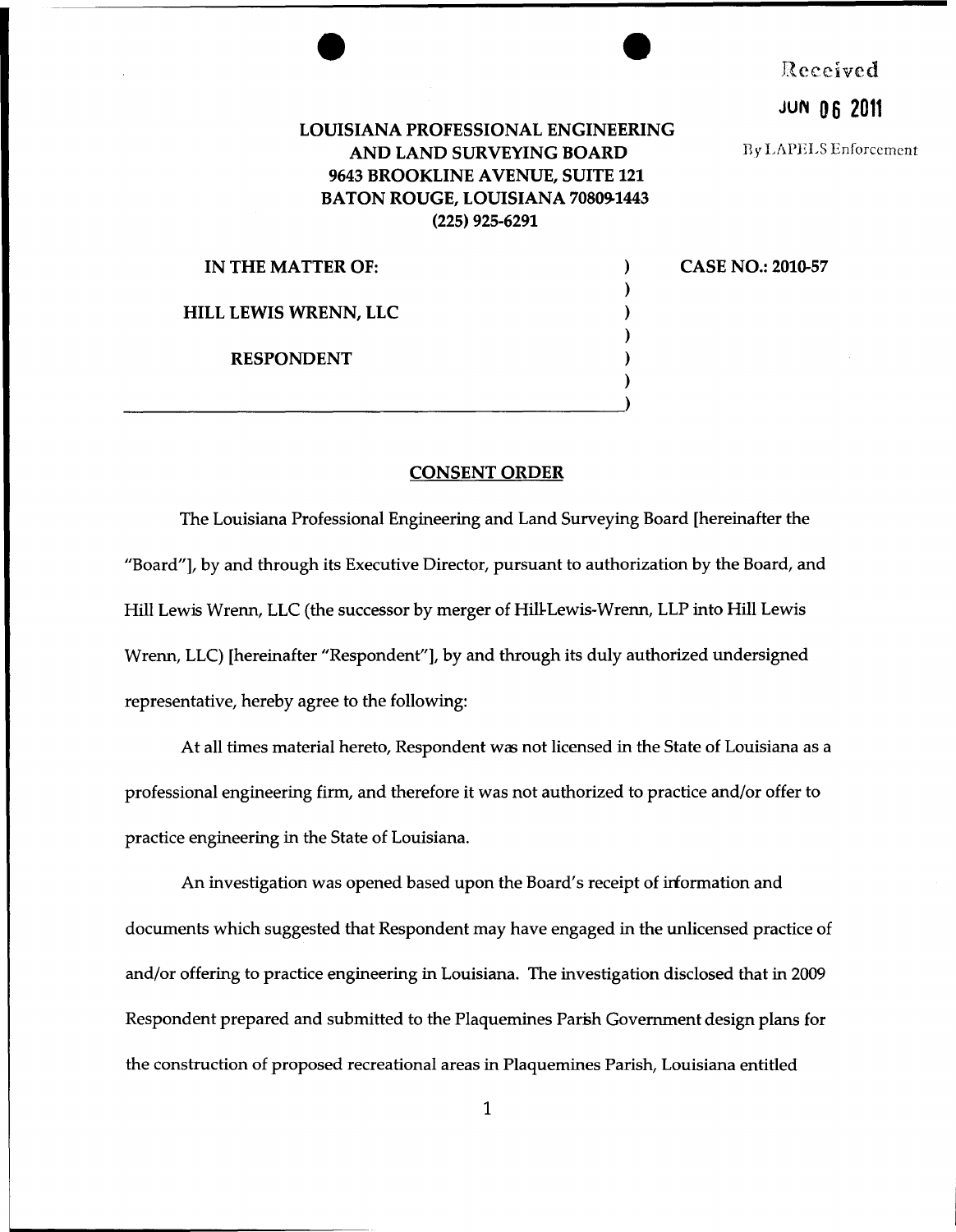*"Construction Plans for Perez Recreational Areag.* Respondent identified itself on the plans as the "consulting engineer" for the project.

La. R.S. 37:681 and  $37:700(A)(1)$  and (7) prohibit the practicing of and/or offering to practice engineering and the use of the word "engineer" or any modification or derivative thereof in a person's name or form of business or activity in Louisiana wthout proper licensure. La. R.S. 37:700(H) permits the Board to take enforcement action against persons who violate La. R.S. 37:681 and La. R.S. 37:700(A)(1) and (7}, upon a finding of guilt following the preferral of charges, notice and hearing and a majority vote of its entire membership authorized to participate in the proceeding. La. R.S.  $37:681$ ,  $37:700(A)(1)$  and  $(7)$  and  $37:700(H)$  were in effect at all times material hereto.

It is undisputed that at all times material hereto Respondent was not licemed to practice and/or offer to practice engineering in Louisiana and that during this time Respondent used the words "consulting engineer" in identifying itself in Louisiana without proper licensure.

By letter dated November 18, 2010, the Board gave notice to Respondent that it was considering the preferral of charges against Respondent on the grounds that it may have violated La. R.S. 37:681 and La. R.S. 37:700(A)(1) and (7), relative to practicing and/or offering to practice engineering and using the word "engineer" or any modification or derivative thereof in a person's name or form of business or activity in Louisiana without proper licensure.

Wishing to dispense with the need for further enforcement action and to conclude the instant proceeding without further delay and expense, for the purpose of this proceeding only, Respondent and the Board do hereby enter into this Consent Order, in which Respondent of its own free will consents to the issuance of a Consent Order by the Board, wherein Respondent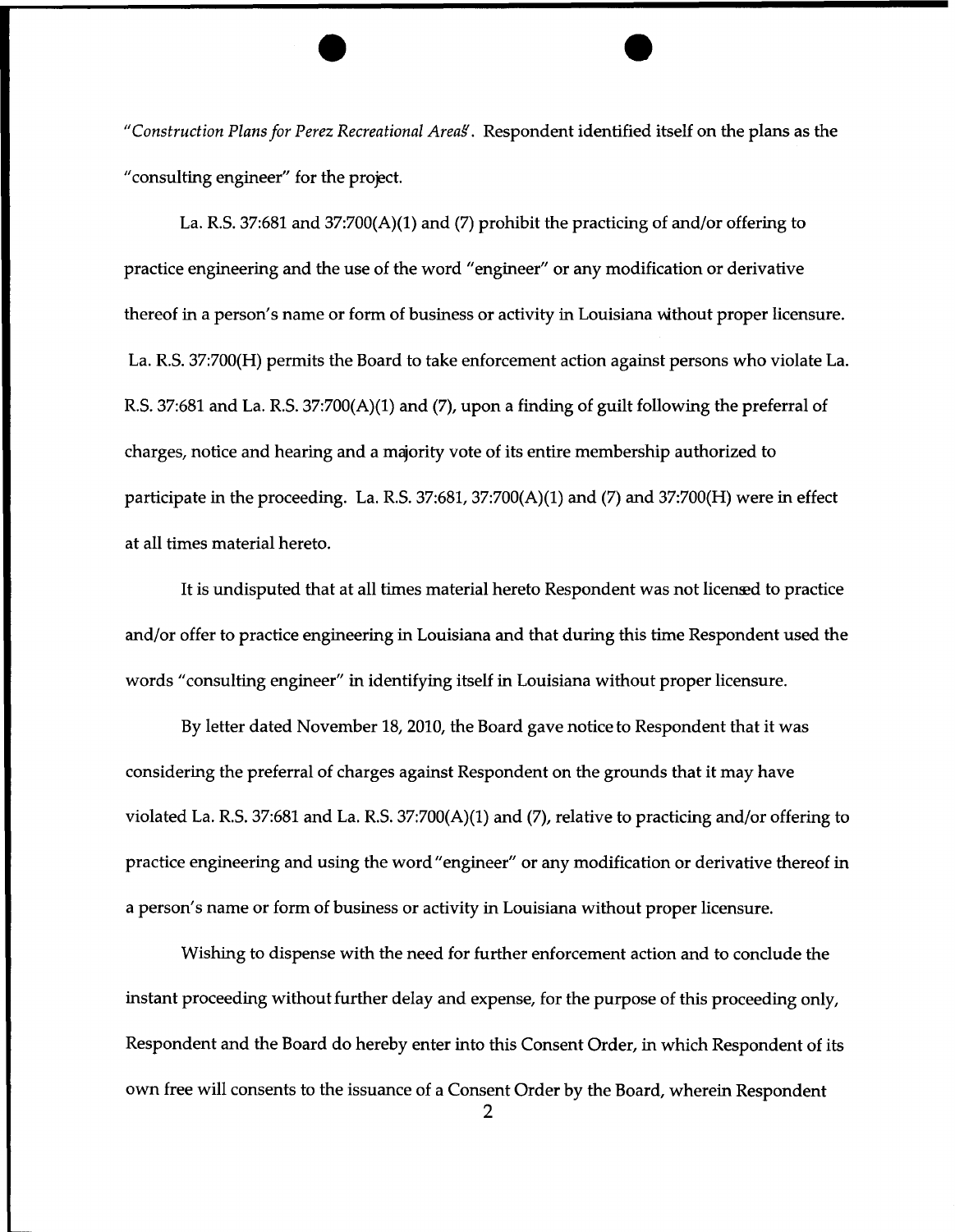agrees to (a) pay a fine of one thousand five hundred (\$1,500.00) dollars, (b) pay administrative costs of seven hundred thirteen and 23/100 (\$713.23) dollars, (c) immediately cease and desist the practicing and/or offering to practice engineering and the useof the word "engineer" or any modification or derivative thereof in identifying itself in Louisiana until such time as it is duly licensed by the Board, and (d) the publication of a summary of this matter in the Board's official journal, the Louisiana Engineer and Surveyor Journal, identifying Respondent by name.

Respondent admits to violations of the referenced laws and/or rules regarding the use of the word "engineer" or any modification or derivative thereof in a person's name or form of business or activity in Louisiana without proper licensure. Respondent acknowledges awareness of said laws and/or rules and states that it will comply with all applicable laws and rules henceforth. Respondent has been advised of its right to be represented by counselbefore the Board and/or to appear at any hearing personally or by counsel and present witnesses and evidence in its own behalf, and it hereby waives this right and its right to appeal; and it states affirmatively that it has been afforded all administrati\e remedies due it under the law.

Therefore, in consideration of the foregoing and by its signing this Consent Order, Respondent does hereby waive its right to a hearing before the Board, to the presenting of evidence and witnesses in its behalf, to Finding of Fact and Conclusions of Law in this case, and to judicial review of this Consent Order.

Respondent hereby represents (a) that it fully understands the meaning and intent of this Consent Order, including but not limited to its final and binding effect,(b) that it has voluntarily entered into this Consent Order and that no other promise or agreement of any kind has been made to or with it by any person whatsoever to cause the execution of this instrument and(c)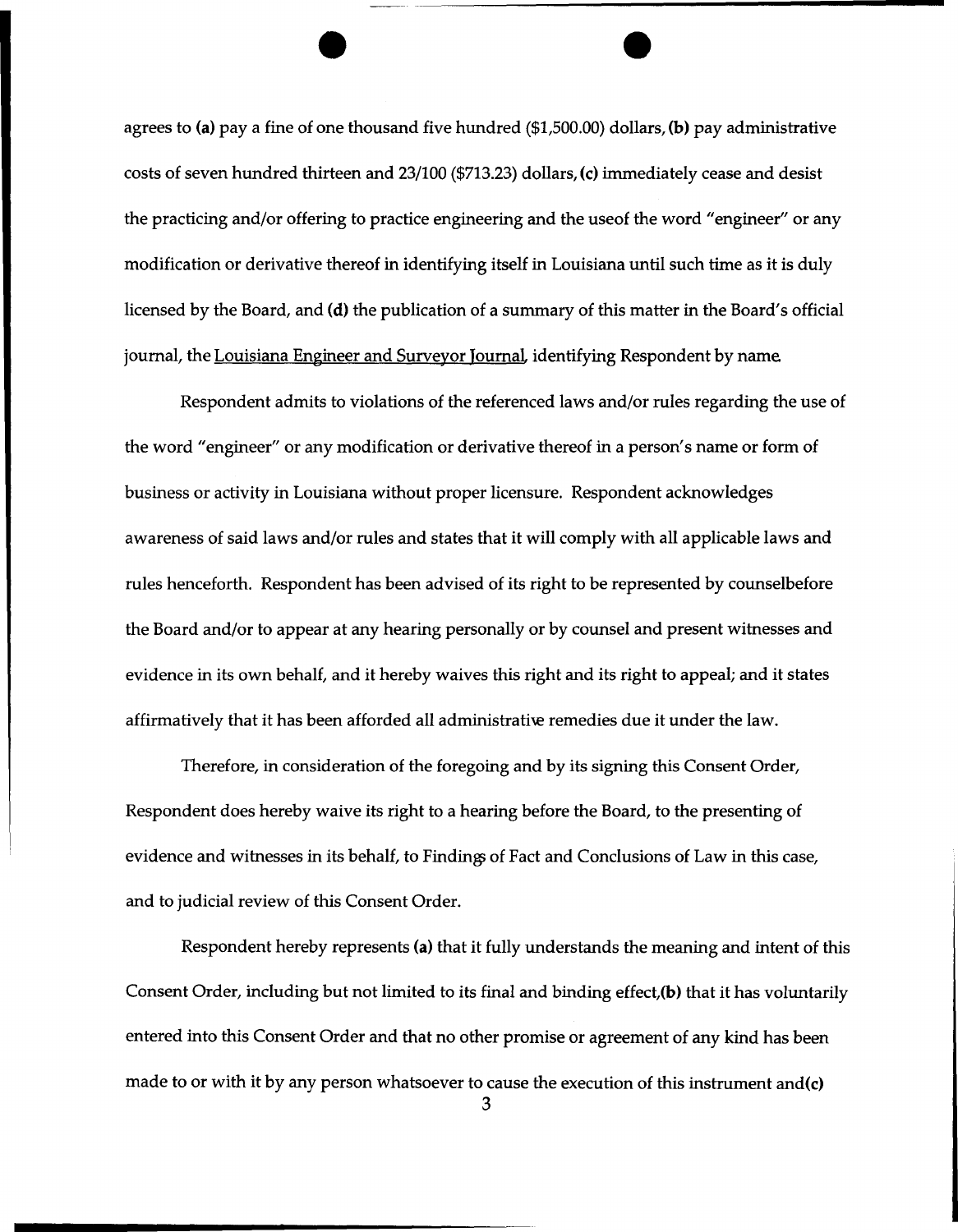that the sanctions set forth in this Consent Order do not prevent the Board from taking further disciplinary or enforcement action against Respondent on matters not specifically addressed in this Consent Order.

WHEREFORE, the Louisiana Professional Engineering and Land Surveying Board and Respondent agree that:

1. Respondent shall pay a fine of one thousand five hundred (\$1,500.00) dollars, which shall be tendered to the Board by certified check payable to the Board, due upon the signing of this Consent Order; and

2. Respondent shall pay administrative costs of seven hundred thirteen and 23/100 (\$713.23) dollars, which shall be tendered to the Board by certified check payable to the Board, due upon the signing of this Consent Order; and

3. Respondent shall immediately cease and desist the practicing and/or offering to practice engineering and the use of the word "engineer" or any modification or derivative thereof in identifying itself in Louisiana until such time as it is duly licensed by the Board; and

4. This Consent Order shall be published on the Board's website and a summary of this matter shall be printed in the official journal of the Board, the Louisiana Engineer and Surveyor Journal, identifying Respondent by name, and

5. This Consent Order shall not become effective unless and untilit is accepted and signed by and on behalf of the Board. Should the Board not accept and sign this Consent Order, it is agreed that presentation of this matter to the Board shall not prejudice the Board or any of its members from further participation, consideration or resolution of any further proceedings herein.

4